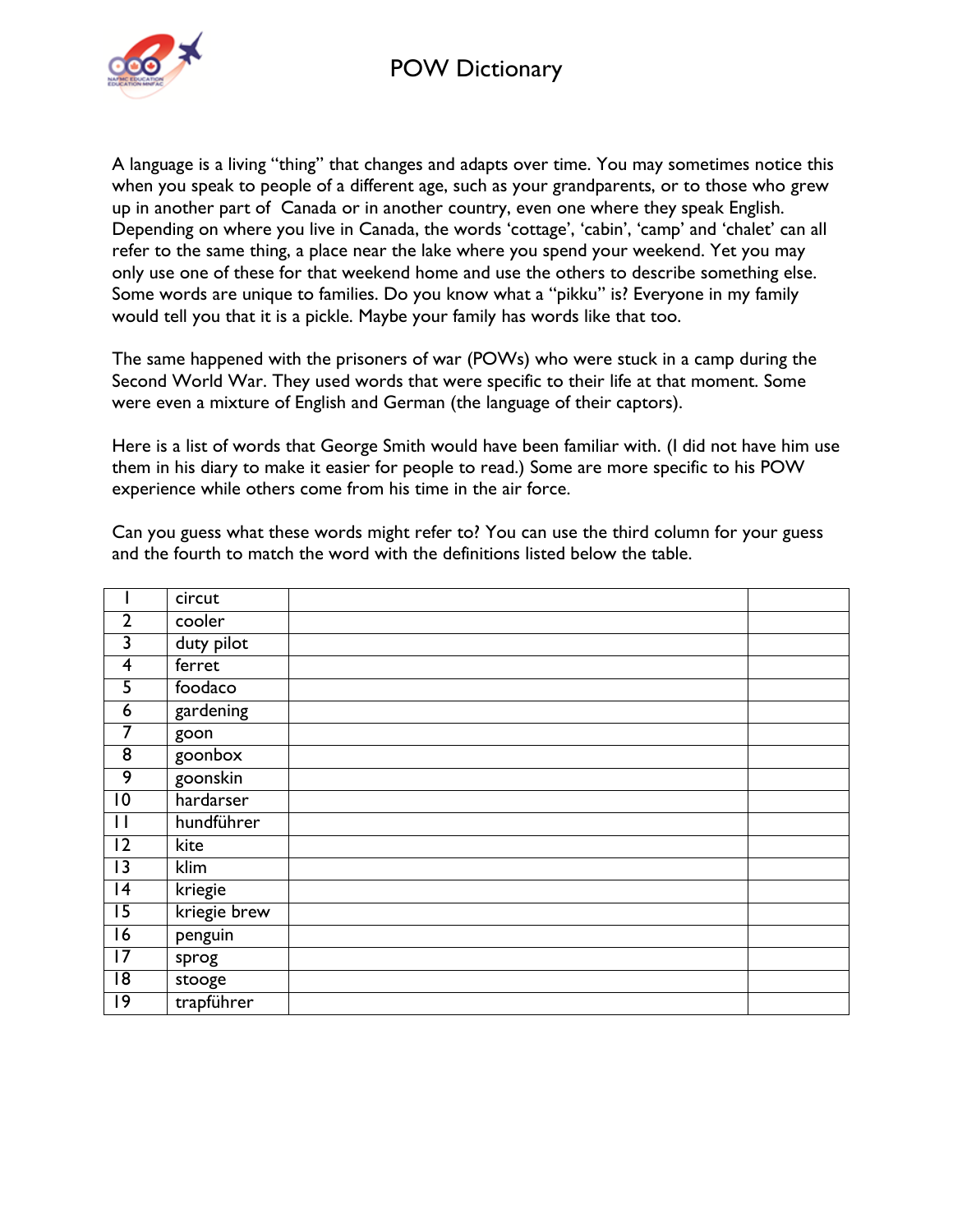## POW Dictionary



## Meaning of words:

- A shortened German word for prisoner of war
- B person dispersing sand (from tunnel digging)
- C German guard
- D "shop" where POWs could trade goods
- E alcoholic beverage made by the POWs
- F POW in charge of tunnel entrance
- G powdered milk
- H guard tower
- I German guard looking for tunnels
- J German guard with dog
- K perimeter path along the fence
- L airplane
- M German uniform
- N punishment room/barrack
- O POW monitoring movement of guards coming into camp
- P beginner
- Q someone on the lookout
- R mine laying
- S person expected to walk after breaking out (compared to those taking a train)